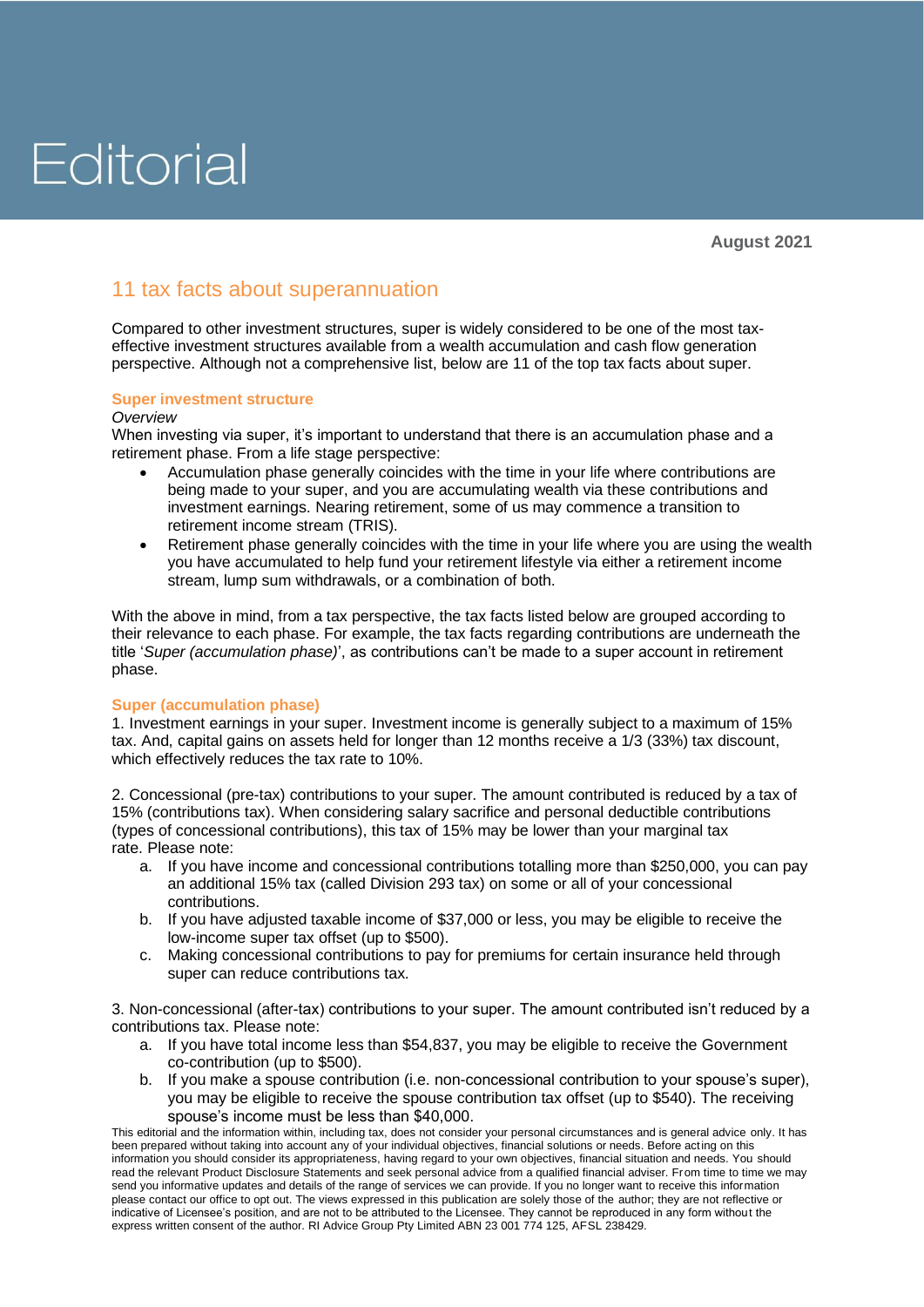## Editorial

4. Insurance in your super. Your super fund trustee can generally claim the insurance premiums as a tax deduction, reducing the tax paid by your super fund trustee on your concessional contributions and super earnings. The tax saving is often rebated to your super account, effectively reducing the premium cost by 15%.

5. Saving for a home deposit via your super. If you make voluntary contributions, you may be eligible to withdraw all or part of these contributions plus associated earnings for use as a deposit via the First Home Super Saver Scheme. Please note:

a. The maximum amount that can be withdrawn is \$15,000 of voluntary super contributions per financial year made since 1 July 2017 (up to a total of \$30,000 across all years). The amount that can be withdrawn is 100% of eligible non-concessional contributions, 85% of eligible concessional contributions, plus 85% of associated earnings. Tax is payable on the associated earnings and concessional contributions portion of the withdrawal (taxed at marginal tax rates, including the Medicare Levy, less a 30% tax offset).

6. Small business capital gains tax (CGT) concessions. If you are considering selling a small business or the assets it uses, you may be eligible for CGT concessions that help reduce the taxable capital gain associated with the sale, and build your super retirement nest egg in the process. **Please note:**

a. You may be able to contribute amounts from the CGT 15-year asset exemption and retirement exemption to your super, without using your non-concessional contributions limits.

7. Pension payments from your super. Pension payments from an accumulation phase transition to retirement income stream (TRIS) are generally tax-free if you are aged 60 or over. If you are under age 60, the taxable portion of pension payments is taxed at your marginal tax rate, less a 15% tax offset.

### **Super (retirement phase)**

8. Investment earnings in your super. Investment income and capital gains are generally taxexempt. Please note: The transfer balance cap, which is currently set at \$1.6 million (indexed) per person, limits the amount of super benefits that can be transferred to retirement phase.

9. Pension payments from your super. Pension payments received from a retirement income stream (eg account-based pension or retirement phase TRIS) will be tax-free to you if you are aged 60 or over at the time of receiving the pension payment.

### **Super (accumulation or retirement phase)**

10. Lump sum withdrawals from your super. Any lump sum withdrawals made after 60 years of age are generally tax-free. If you make a lump sum withdrawal and you are aged between preservation age and 60, the taxable component of the lump sum is taxed as follows:

- a. The amount up to the low rate cap amount (currently \$215,000) is tax-free.
- b. The amount above the low rate cap amount is taxed at 15% (plus the Medicare Levy).

11. Passing away and your super:

a. A death benefit lump sum paid to a nominated beneficiary who is a tax dependant is received entirely tax-free. If the beneficiary is a tax non-dependant, then any tax-free component is tax-

This editorial and the information within, including tax, does not consider your personal circumstances and is general advice only. It has been prepared without taking into account any of your individual objectives, financial solutions or needs. Before acting on this information you should consider its appropriateness, having regard to your own objectives, financial situation and needs. You should read the relevant Product Disclosure Statements and seek personal advice from a qualified financial adviser. From time to time we may send you informative updates and details of the range of services we can provide. If you no longer want to receive this information please contact our office to opt out. The views expressed in this publication are solely those of the author; they are not reflective or indicative of Licensee's position, and are not to be attributed to the Licensee. They cannot be reproduced in any form without the express written consent of the author. RI Advice Group Pty Limited ABN 23 001 774 125, AFSL 238429.